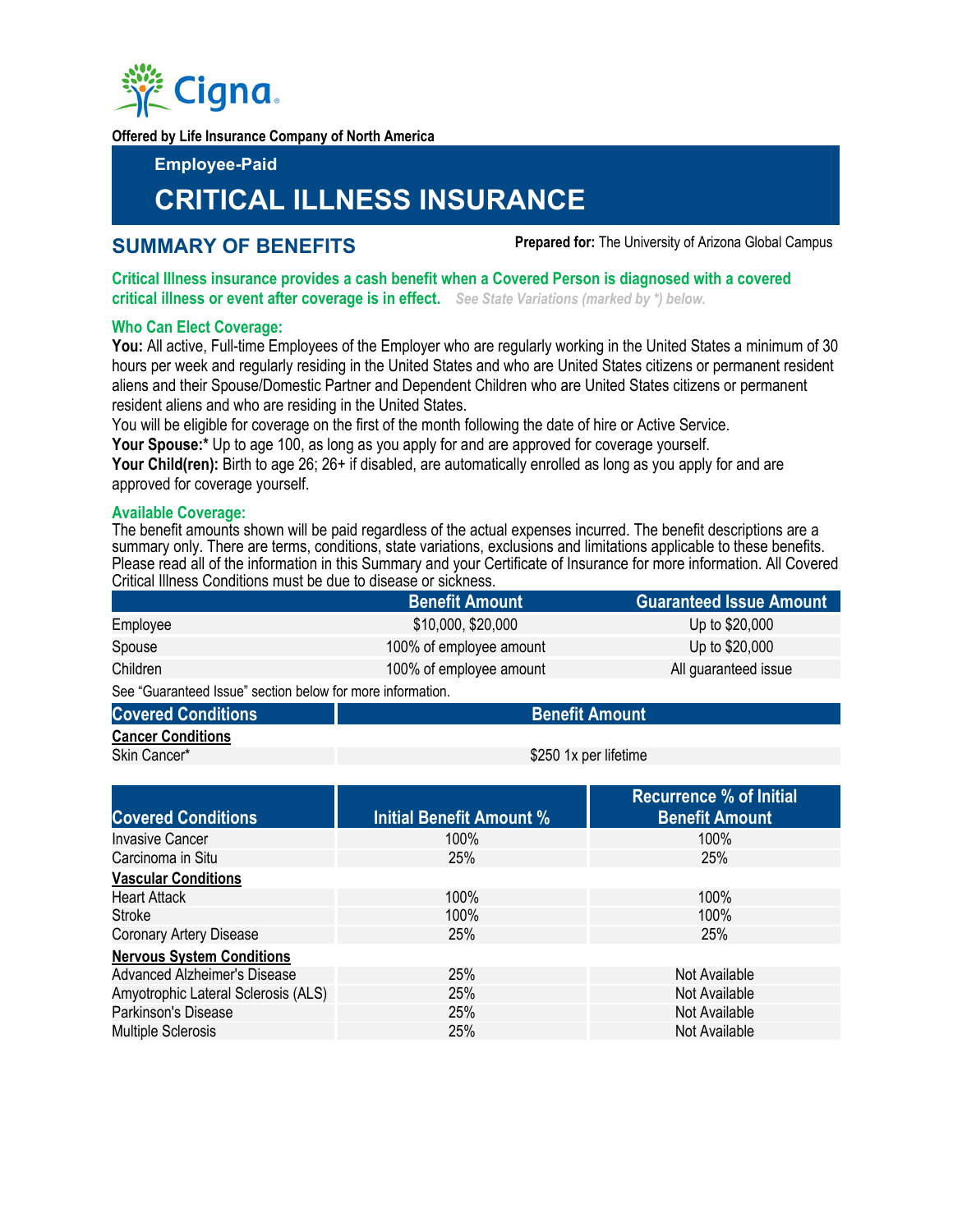| <b>Covered Conditions</b>         | Initial Benefit Amount % | <b>Recurrence % of Initial</b><br><b>Benefit Amount</b> |
|-----------------------------------|--------------------------|---------------------------------------------------------|
| <b>Other Specified Conditions</b> |                          |                                                         |
| Benign Brain Tumor                | $100\%$                  | 100%                                                    |
| <b>Blindness</b>                  | 100%                     | Not Available                                           |
| Coma                              | 25%                      | <b>25%</b>                                              |
| End-Stage Renal (Kidney) Disease  | 100%                     | 100%                                                    |
| Major Organ Failure               | 100%                     | 100%                                                    |
| Paralysis                         | 100%                     | 100%                                                    |
|                                   |                          |                                                         |

| <b>Health Screening Test Benefit</b>                                                                                                                                                                                           | <b>Benefit Amount</b> |
|--------------------------------------------------------------------------------------------------------------------------------------------------------------------------------------------------------------------------------|-----------------------|
| Examples includes (but are not limited to) mammography, and certain blood<br>tests. The benefit amount shown will be paid regardless of the actual expenses<br>incurred and is paid on a per day basis. Virtual Care accepted. | \$50 1 per year       |

| Denents                                 |                                                                                                                                                                                                                                                                                                                                                                                                                                  |
|-----------------------------------------|----------------------------------------------------------------------------------------------------------------------------------------------------------------------------------------------------------------------------------------------------------------------------------------------------------------------------------------------------------------------------------------------------------------------------------|
| <b>Initial Critical Illness Benefit</b> | Benefit for a diagnosis made after the effective date of coverage for each Covered<br>Condition shown above. The amount payable per Covered Condition is the Initial Benefit<br>Amount multiplied by the applicable percentage shown. Each Covered Condition will be<br>payable one time per Covered Person, subject to the Maximum Lifetime Limit. A 180<br>days separation period between the dates of diagnosis is required.* |
| <b>Recurrence Benefit</b>               | Benefit for the diagnosis of a subsequent and same Covered Condition for which an Initial<br>Critical Illness Benefit has been paid, payable after a 12 month separation period from<br>diagnosis of a previous Covered Condition, subject to the Maximum Lifetime Limit.                                                                                                                                                        |
| <b>Skin Cancer Benefit</b>              | Pays benefit stated above.                                                                                                                                                                                                                                                                                                                                                                                                       |
| <b>Maximum Lifetime Limit</b>           | The maximum benefit payable per Covered Person is the lesser of 5 times the elected<br>Benefit Amount or \$100,000. The following benefits are not subject to this limit: Skin<br>Cancer                                                                                                                                                                                                                                         |

**Portability Feature:** You can continue 100% of coverage for all Covered Persons at the time Your coverage ends. You must be covered under the policy and be under the age of 100 in order to continue your coverage. Rates may change and all coverage ends at age 100. Applies to United States Citizens and Permanent Resident Aliens residing in the United States.

#### **Employee's Bi-Weekly Cost of Coverage: Benefit Amount: \$10,000**

**Benefits**

| <b>Benefit Amount: 310,000</b> |                 |                          |                            |                          |
|--------------------------------|-----------------|--------------------------|----------------------------|--------------------------|
| Age                            | <b>Employee</b> | <b>Employee + Spouse</b> | <b>Employee + Children</b> | <b>Employee + Family</b> |
| < 29                           | \$1.71          | \$2.77                   | \$2.38                     | \$3.44                   |
| 30 to 39                       | \$2.95          | \$4.65                   | \$3.62                     | \$5.32                   |
| 40 to 49                       | \$5.46          | \$8.54                   | \$6.13                     | \$9.21                   |
| 50 to 59                       | \$10.49         | \$16.78                  | \$11.16                    | \$17.45                  |
| 60 to 69                       | \$16.35         | \$26.36                  | \$17.02                    | \$27.03                  |
| 70 to 79                       | \$25.88         | \$40.52                  | \$26.56                    | \$41.19                  |
| 80 to 89                       | \$46.16         | \$75.42                  | \$46.83                    | \$76.08                  |
| $90+$                          | \$46.16         | \$75.42                  | \$46.83                    | \$76.08                  |
| Benefit Amount: \$20,000       |                 |                          |                            |                          |

| <b>Employee</b> | <b>Employee + Spouse</b> | <b>Employee + Children</b> | <b>Employee + Family</b> |
|-----------------|--------------------------|----------------------------|--------------------------|
| \$3.42          | \$5.55                   | \$4.75                     | \$6.89                   |
| \$5.90          | \$9.30                   | \$7.24                     | \$10.64                  |
| \$10.92         | \$17.08                  | \$12.27                    | \$18.42                  |
| \$20.97         | \$33.55                  | \$22.31                    | \$34.89                  |
| \$32.70         | \$52.72                  | \$34.04                    | \$54.06                  |
| \$51.77         | \$81.04                  | \$53.11                    | \$82.38                  |
|                 |                          |                            |                          |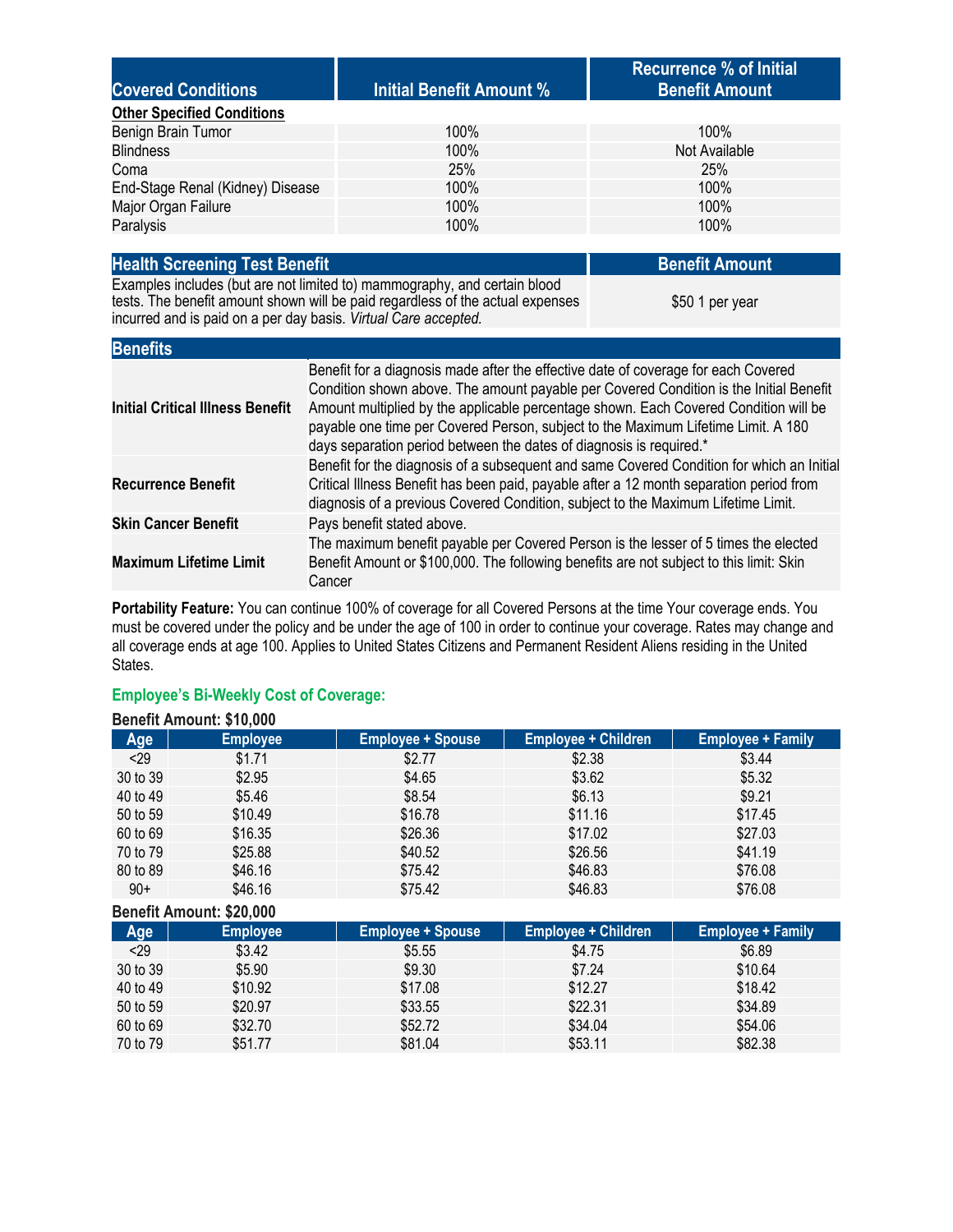| Age      | <b>Employee</b> | <b>Employee + Spouse</b> | <b>Employee + Children</b> | <b>Employee + Family</b> |
|----------|-----------------|--------------------------|----------------------------|--------------------------|
| 80 to 89 | \$92.33         | \$150.83                 | \$93.66                    | \$152.17                 |
| 90+      | \$92.33         | \$150.83                 | \$93.66                    | \$152.17                 |

Costs are subject to change. Actual per pay period premiums may differ slightly due to rounding.<br>The policy's rate structure is based on attained age, which means the premium can increase due to the increase in your *age.* 

# **Important Policy Provisions and Definitions:**

**Covered Person:** An eligible person who is enrolled for coverage under the Policy.

**Covered Loss:** A loss that is specified in the Policy in the Schedule of Benefits section and suffered by the Covered Person within the applicable time period described in the Policy.

**When your coverage begins:** Coverage begins on the later of the program's effective date, the date you become eligible, the first of the month following the date your completed enrollment form is received, or if evidence of insurability is required, the first of the month after we have approved you (or your dependent) for coverage in writing, unless otherwise agreed upon by Cigna. Your coverage will not begin unless you are actively at work on the effective date. Coverage for all Covered Persons will not begin on the effective date if the covered person is confined to a hospital, facility or at home, disabled or receiving disability benefits or unable to perform activities of daily living.

**When your coverage ends:** Coverage ends on the earliest of the date you and your dependents are no longer eligible, the date the group policy is no longer in force, or the date for the last period for which required premiums are paid. For your dependent, coverage also ends when your coverage ends, when their premiums are not paid or when they are no longer eligible. (Under certain circumstances, your coverage may be continued. Be sure to read the provisions in your Certificate about when coverage may continue.)

**30 Day Right To Examine Certificate:** If a Covered Person is not satisfied with the Certificate of Insurance for any reason, it may be returned to us within 30 days after receipt. We will return any premium that has been paid and the Certificate will be void as if it had never been issued.

## **Benefit Reductions, Common Exclusions and Limitations:**

**Exclusions:** In addition to any benefit-specific exclusions, benefits will not be paid for any Covered Loss that is caused directly or indirectly, in whole or in part by any of the following:• intentionally self-inflicted injury, suicide or any attempt thereat while sane or insane; • commission or attempt to commit a felony or an assault; • declared or undeclared war or act of war; • a Covered Loss that results from active duty service in the military, naval or air force of any country or international organization (upon our receipt of proof of service, we will refund any premium paid for this time; Reserve or National Guard active duty training is not excluded unless it extends beyond 31 days); • voluntary ingestion of any narcotic, drug, poison, gas or fumes, unless prescribed or taken under the direction of a Physician and taken in accordance with the prescribed dosage; • operating any type of vehicle while under the influence of alcohol or any drug, narcotic or other intoxicant (''Under the influence of alcohol'', for purposes of this exclusion, means intoxicated, as defined by the law of the state in which the Covered Loss occurred)• a diagnosis not in accordance with generally accepted medical principles prevailing in the United States at the time of the diagnosis.

# **Specific Definitions, Benefit Exclusions and Limitations:**

The date of diagnosis must occur while coverage is in force and the condition definition must be satisfied. Only one Initial Benefit will be paid for each Covered Condition per person and benefits will be subject to separation periods and Maximum Lifetime Limits.

**Skin Cancer,** basal cell/squamous cell carcinoma or certain forms of melanoma.

**Invasive Cancer,** uncontrolled/abnormal growth or spread of invasive malignant cells. Excludes pre-malignant conditions or conditions with malignant potential, carcinoma in situ, basal cell carcinoma, squamous cell carcinoma of the skin, unless metastatic disease develops, melanoma that is diagnosed as Clark's Level I or II or Breslow less than 0.75mm, or melanoma in situ, or prostate tumor that is classified as T-1a, b, or c, N-0, and M-0 on a TNM classification scale. Also excludes the recurrence or metastasis of an original Cancer that was diagnosed prior to the coverage effective date if the Insured has undergone treatment for such cancer within 12 months of being diagnosed with cancer while under this coverage.

**Carcinoma in Situ,** non-invasive malignant tumor. Excludes premalignant conditions or conditions with malignant potential, skin cancers, invasive cancer (basal/squamous cell carcinoma or melanoma/ melanoma in situ).

**Heart Attack,** includes the following that confirms permanent loss of heart muscle function: 1) EKG; 2) elevation of cardia enzyme.

**Stroke,** cerebrovascular event–for instance, cerebral hemorrhage–confirmed by neuroimaging studies and neurological deficits lasting 96 hours or more. Excludes transient ischemic attack (TIAs), brain injury related to trauma or infection, brain injury associated with hypoxia or anoxia, vascular disease affecting eye or optic nerve or ischemic disorders of the vestibular system.